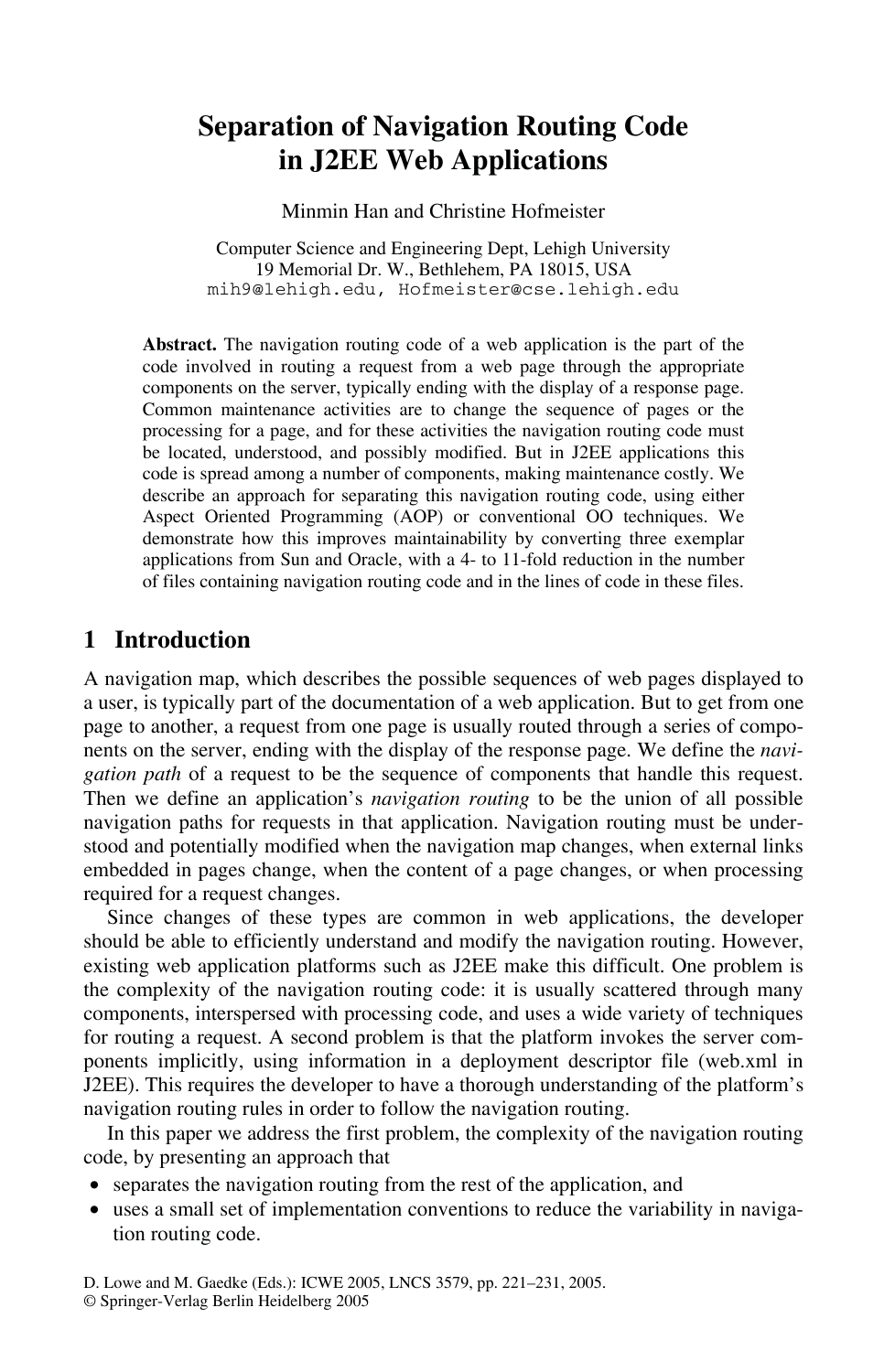Even in well-designed J2EE applications, navigation routing code is located in several types of components: JSPs (Java Server Pages), filter classes, servlet classes, and a deployment descriptor file (web.xml) [18].

The starting point of a navigation path is a request originating from a link or form in a JSP page. The "target URI" of the request determines where the request is routed. In the simplest case the target URI is another JSP page that is displayed by J2EE server. Otherwise the web server looks up the target URI in web.xml in order to determine which filter or servlet will next receive the request.

Upon receipt of a request, a filter or servlet often does some processing for the request, perhaps using the target URI in order to distinguish requests from different JSPs. For example, when the Front Controller design pattern is used [1], a single component receives all requests from the client then passes them to the appropriate component. To pass the request along to another component or display the response page, a component invokes one of several platform methods (chain, forward, sendRedirect), passing along a target URI. Each time the request is passed to another component, web.xml uses the target URI to determine which component should receive the request. Of course, the target URI does not have to be a hardcoded string that is passed immutably through the components. It could come from any expression that evaluates to a string, and could be changed by any component along the navigation route.

All of these variations are possible while still following the recommended design guidelines. But these guidelines are not obligatory, and in addition to having navigation routing code located in any number of JSPs, filters, servlets, and web.xml, it could be located in any number of other classes on the server side. The guidelines do nothing to prevent navigation routing code from being interspersed with code for processing the request, and they do not limit the large variety of ways the target URI can be set.

Our approach for addressing the complexity of navigation routing code separates it from the processing code, locates it in a small number of modules, and does not force a particular structure on the application. For example, some existing approaches put navigation routing in a separate table but require the use of a Front Controller servlet provided by a library. With our approach, requests can be routed through any number of components in any order with any desired target URI.

Separating out the navigation routing code already applies some implementation conventions, which helps reduce the variability of this code, but it still leaves too much variability in how a component can modify a target URI as it processes a request. After looking at existing applications for different ways that a component determines the outgoing target URI for a given incoming target URI, and considering other ways that might be used, we see that these are covered by three categories.

The first is *static routing*, where there is only one possible outgoing URI for a given incoming URI. This could be hardcoded in the component or looked up from a table. It could even be computed by the component, although this is unlikely since in static routing the outgoing URI is determined at development time, not runtime.

The second is *conditional routing*. In this case the set of possible outgoing URIs is determined at development time, but the choice among them is made at runtime. When processing a request the component can use a number of different ways to make the choice, such as using data located in the request, using a session variable,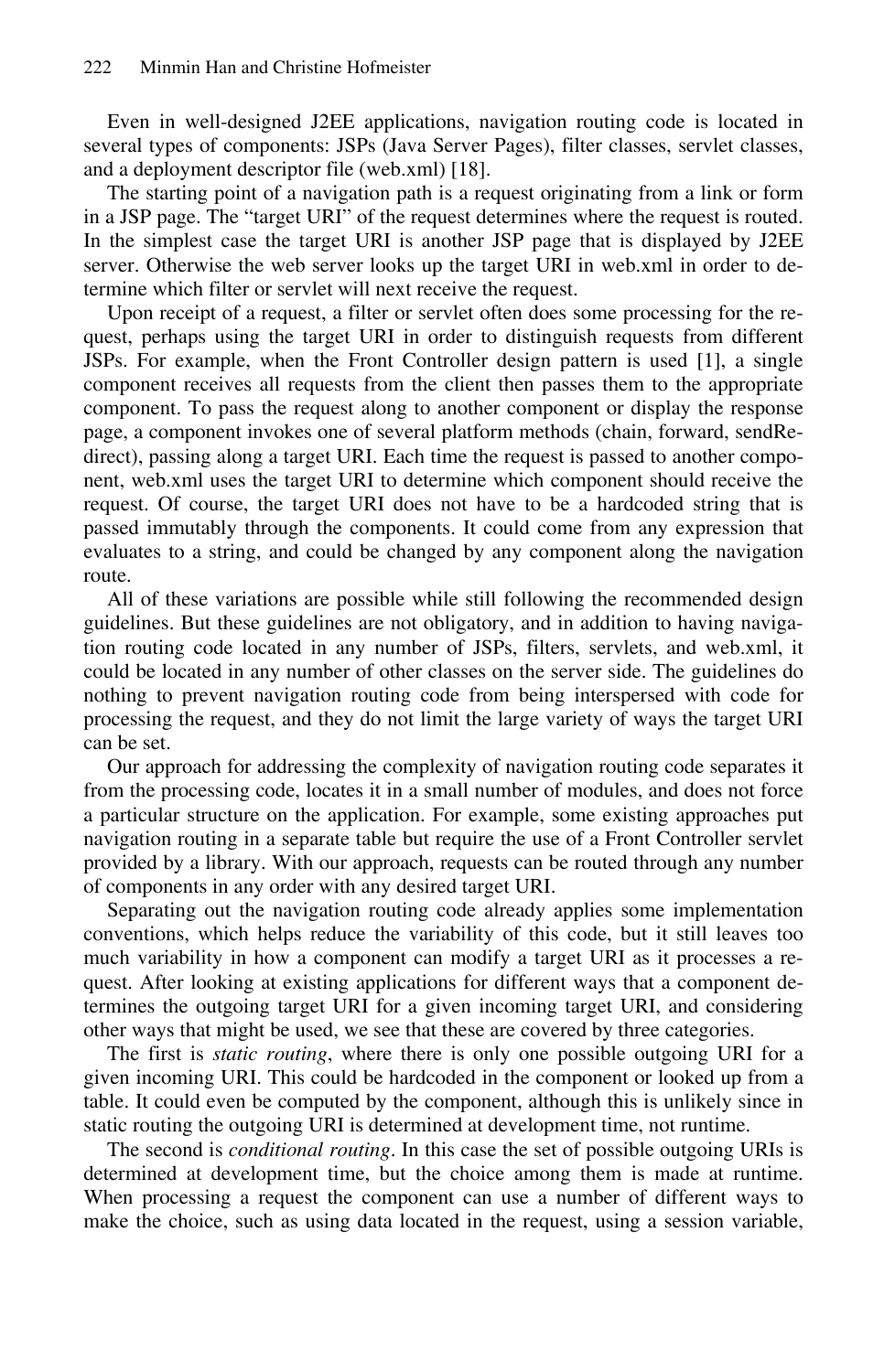looking up data in a table or database, using the current date and time, etc. Both static and conditional routing are supported by many current table-driven frameworks.

The third type of navigation routing is *cached routing*. As in conditional routing the set of possible outgoing URIs is known at development time and the choice is made at runtime, but in this case the choice is not made by the component. Instead the choice was made by another component when processing a prior request or possibly earlier in the processing of this request. Thus the outgoing URI is retrieved from a variable in which it was cached earlier. Note that cached routing could be treated as a case of conditional routing where the selection of outgoing URI is made by retrieving it from a variable. However, because this case occurs frequently, creating a third category allows us to preserve the particular semantics of this type of routing.

In our experience these three categories cover all of the variants on navigation routing that occur within web applications. The case where a user enters an arbitrary URI is not relevant because we are interested only in the navigation routing within an application, where the routing choices should be known at development time and only the selection is made at runtime. Having defined these three categories, we can create standard implementation conventions for each, thus greatly reducing the variability in navigation routing code.

In the next section we describe our approach, comparing it to current table-driven frameworks. Section 3 presents our evaluation of the approach. Section 4 describes related work, and Section 5 concludes the paper.

### **2 Separation of Navigation Routing Code**

#### **2.1 Our Approach**

Our approach to separating navigation routing code has two variants. Our first version uses aspect-oriented programming (AOP), which supports the modularization of concerns that would otherwise be spread across many modules. This is done by creating aspect modules that contain *advice*, the code for that concern, and *pointcuts* that identify where the advice should be inserted in the application. Because we are working with J2EE web applications, we use AspectJ [5], an AOP language for Java applications.

We create three aspect modules, one each for the navigation routing code in web pages, filter classes and servlet classes. For JSP pages, we place all navigation routing code (the URIs) in a PageNavigation aspect. Since AspectJ cannot define pointcuts in JSP script language, we create a dummy function insertURI() and call this function to get the URI for each form or link in a web page. Then a PageNavigation aspect module intercepts all calls to insertURI() and computes the URI for all requests generated from JSP pages. It accepts two parameters, page name and form name, and returns a string containing the URI.

To create a ServletNavigation aspect, first any processing needed for a request is encapsulated in a method, so that each incoming request has a single processing method (or perhaps none at all). These methods have two parameters, for the request and response objects, and return either nothing or a string containing the processing result.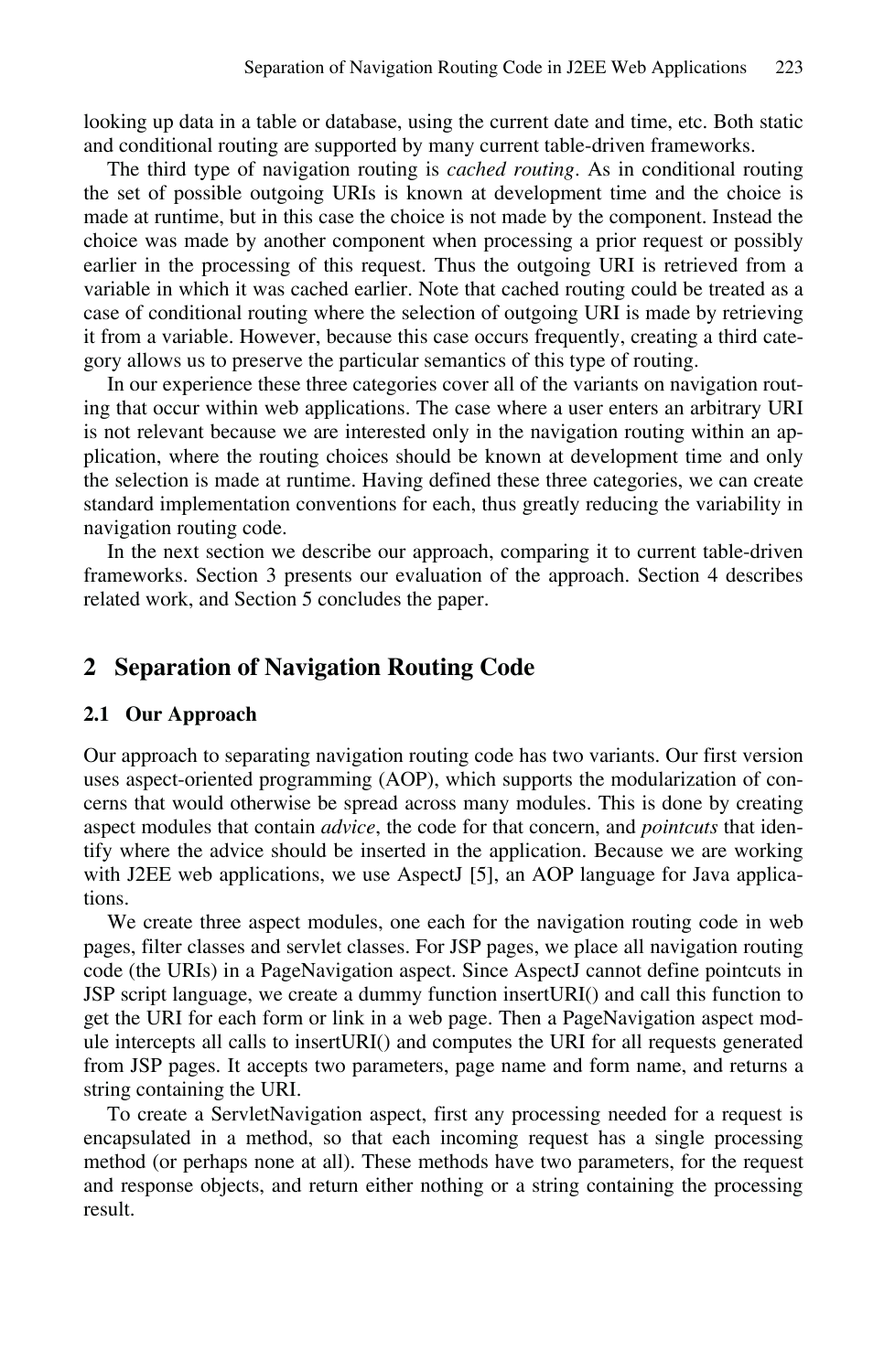The doPost/doGet methods that normally process a request are left empty, and instead the navigation routing code is placed in a ServletNavigation aspect module. This module may contain several pairs of pointcuts and around advice, one pair for each servlet. The pointcut says that the corresponding advice should be executed instead of the servletís doPost or doGet method. Inside the advice, the incoming URI is used to invoke the appropriate processing method. For static routing the outgoing URI is hardcoded then the request is passed along. For conditional routing the result of the processing method is used to determine the outgoing URI, and for cached routing the outgoing URI is retrieved from a session variable.

Fig.1 shows the pointcut and around advice for a servlet named Dispatcher. For incoming requests with URI "/transferAck.do", the "makeTransfer" method is called to process the request. Then the request is forwarded with URI "/transferAck.screen" if makeTransfer returns "success". Thus this is an example that uses conditional routing.

| aspect ServletNavigation {                                                     |
|--------------------------------------------------------------------------------|
| point cut Dispatcher Nav(HttpServlet Request req, HttpServlet Response res):   |
| execution(* Dispatcher. do* (HttpServletRequest, HttpServletResponse))         |
| $&$ & args(req, res);                                                          |
| void around (Dispatcher dp, HttpServletRequest req, HttpServletResponse res) : |
| DispatcherNav(req,res) & & target(dp) {                                        |
| String targetURI=req.getServletPath(); //Get target URI.                       |
| if (targetURI.compareTo("/transferAck.do") == 0) {                             |
| String returnValue = $dp$ .makeTransfer(req,res);                              |
| $try \{$                                                                       |
| if (returnValue.compareTo("success") == 0) {                                   |
| // forward to transferAck web page                                             |
| req.getRequestDispatcher("/transferAck.screen").forward(req.res);              |
| :                                                                              |
|                                                                                |

**Fig. 1.** ServletNavigation Aspect Module

Filters are treated almost exactly the same as servlets are, except that the pointcut specifies doChain, which is the normal processing method for filters, and the pointcuts and advice go into the FilterNavigation aspect.

Besides the three aspect modules, there is some navigation routing information in web.xml. Since the J2EE platform forwards the requests according to the deployment description in web.xml, we cannot modify it to look someplace else. Thus we leave web.xml as it is.

The number of the aspect modules can be altered since aspect modules could be combined or split without affecting the functionality. But according to our experience with small- and medium-sized applications, it works well to use the three aspect modules we describe above.

However, this approach has some shortcomings. A developer need not be an expert in AOP because our implementation conventions describe exactly how to write the aspects. But without some understanding of AOP, he or she may have difficulty understanding how advice is woven into the application at the locations specified in the pointcuts. Another problem is the complexity of compilation and deployment of the aspect modules, especially for JSP web pages. Because AspectJ does not understand the JSP scripting language, JSPs must be converted into Java files before weaving in the aspects.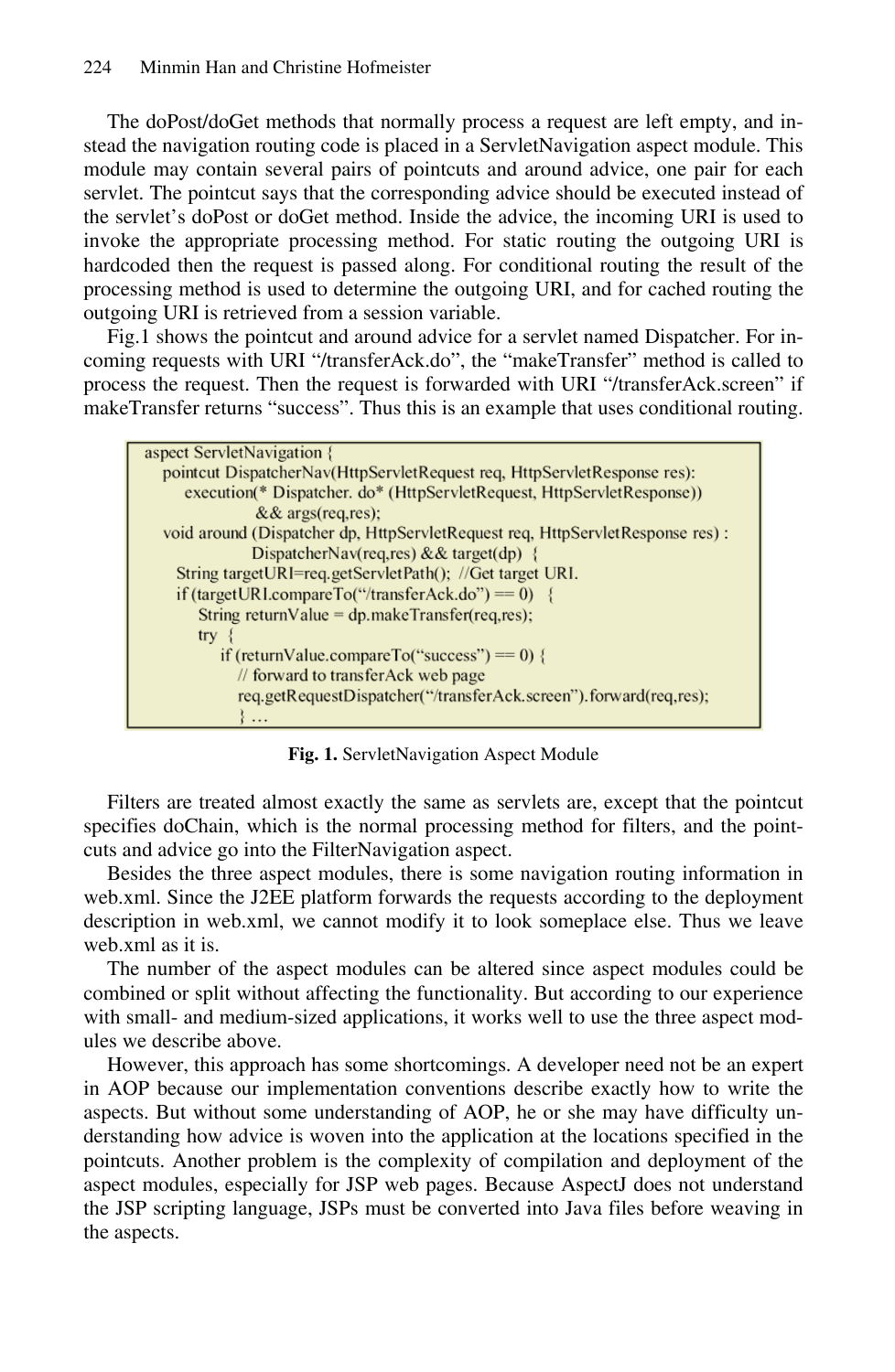But it turns out that AOP is not essential to our approach. The reason for this is that the weaving we require is simple: we ask the weaver to replace a dummy method with the advice given in the aspect rather than asking it to weave advice into various places in the body of a method. Thus our approach can also be implemented using only standard OO techniques.

For the OO variant of our approach, we use regular classes instead of aspect modules. For the navigation routing code in JSPs, we use a PageNavigationManager class. It provides a function that is called whenever the navigation routing information is needed. This function takes the web page name and form/link name as parameters and returns the URI.

The servlet classes need to be structured in almost the same way as for the AOP variant: divide processing into functions for different URIs, but in this case remove the doGet/doPost methods.

For the navigation routing code in the servlet, we use a class ServletFramework instead of the servlet aspect module. In this class, both doGet and doPost call a proceed function. The proceed function looks much like the servlet advice: identify the incoming request's URI, call corresponding functions in original servlet class, set session variables if necessary and forward the request.

All servlet classes inherit from this ServletFramework class. Since we do not define doPost/doGet in the servlet classes, every time a request reaches a servlet class, the proceed function in ServletFramework is invoked by its doGet/doPost. Function proceed uses introspection to find out which servlet class was invoked, then invokes the appropriate method.

As before, filters are treated in a similar way to servlets.

Fig. 2 shows part of the proceed function in the ServletFramework class corresponding to Fig.1. First it checks if the instance is the Dispatcher class; then identifies the incoming request's URI; invokes the method "makeTransfer" in the Dispatcher, and forwards the request with URI "/trasferAck.screen" if the return value is "success".

```
private void proceed(HttpServletRequest request, HttpServletResponse response {
Class the ServletClass = getClass();
String incoming URI = request.getServletPath();
if (the Servlet Class.get Name().compare To("com.sun.ebank.web.Dispatcher")=0) {
    if (incomingURI.compareTo("/transferAck.do")=0) {
        theMethod = theServletClass.getMethod("makeTransfer", paramTypeList);
        returnValue = theMethod.invoke(this, paramList);
        if (((String)returnValue).compareTo("success")=0)
                 forwardingURI = "/transferAck.screen";
...\}request.getRequestDispatcher("/"+forwardingURI).forward(request, response);
```
**Fig. 2.** Proceed Function in ServletFramework Class

#### **2.2 Comparison with Current Table-Driven Frameworks**

We also studied the existing frameworks (Struts[14] and others) for developing web applications to find out how the current techniques handle navigation routing. Most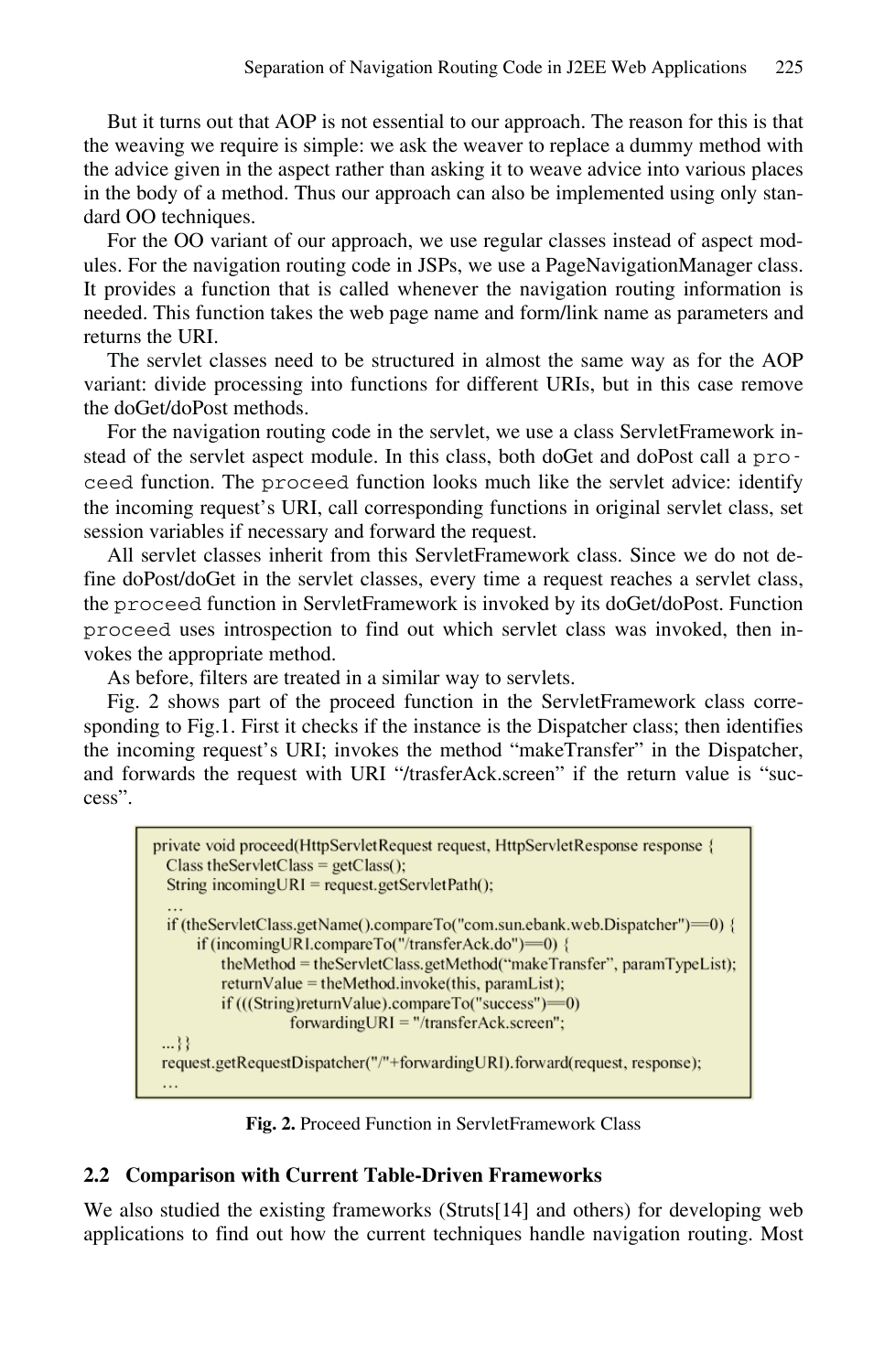frameworks are similar with regard to navigation routing, so we will only discuss Struts in this section. The discussion of other web application frameworks is in section 5.

J2EE web applications using the Struts use the ActionServlet servlet class of the Struts library as a Front Controller. For all requests received by the ActionServlet class, part of the navigation routing is defined in a separate XML file, which includes incoming requests' URI, the Action class that will process the request, the possible return values, and the corresponding forwarding URI. Thus this table-driven framework supports both static and conditional routing.

| <action-mappings></action-mappings>                           |
|---------------------------------------------------------------|
| <action <="" path="/transferAck" td=""></action>              |
| type="com.sun.ebank.web.transferFundsAction" >                |
| <forward name="success" path="/transferAck.screen"></forward> |
| $\leq$ action>                                                |

**Fig. 3.** Struts-config.xml

Fig. 3 shows part of the struts-config.xml for the same Dispatcher servlet shown in Fig.1 and Fig. 2. The incoming request with URI "/transferAck" will invoke the Action class "transferFundsAction", which works as the makeTransfer function in our approach. Then the transferFundsAction class forwards the request to the URI ("path" in Fig. 3) associated with "success".

We compare our approach and Struts in Table 1 according to seven criteria. There are two main concerns for a developer choosing an approach for supporting navigation routing: coverage and effort. For coverage, we see if the approach covers all three navigation routing categories described in Section 1, which types of components it covers, and what kind of constraints it applies to the application structure. For effort, we see how easy it is to understand, compile and deploy, debug, and implement the approach.

A checkmark in the table means the approach satisfies this criterion well. Most of the table content is self-explanatory so we do not repeat the details here. Our AOP and OO variants separate the navigation routing code in the same basic way, but each has some shortcomings. The AOP variant is more difficult to compile and deploy. The OO variant requires the servlet and filter classes to inherit from our navigation routing class framework.

Struts does not separate the whole navigation routing but only those parts used by the front controller. Strut uses XML tables to store navigation routing information. It cannot support cached routing because its table structure does not allow that. We can also use tables for our approach, rather than hardcoding the same information in the source code. Then we provide developers the navigation routing classes as a library. Since our tables cover navigation routing code for all component types, the table must have different sections for different component types. They must also support cached routing.

The most obvious advantage of a table-driven approach is that to change navigation routing inside a table is easier than to change the source code in an aspect module or class. No recompilation and redeployment is necessary for modifications in a table.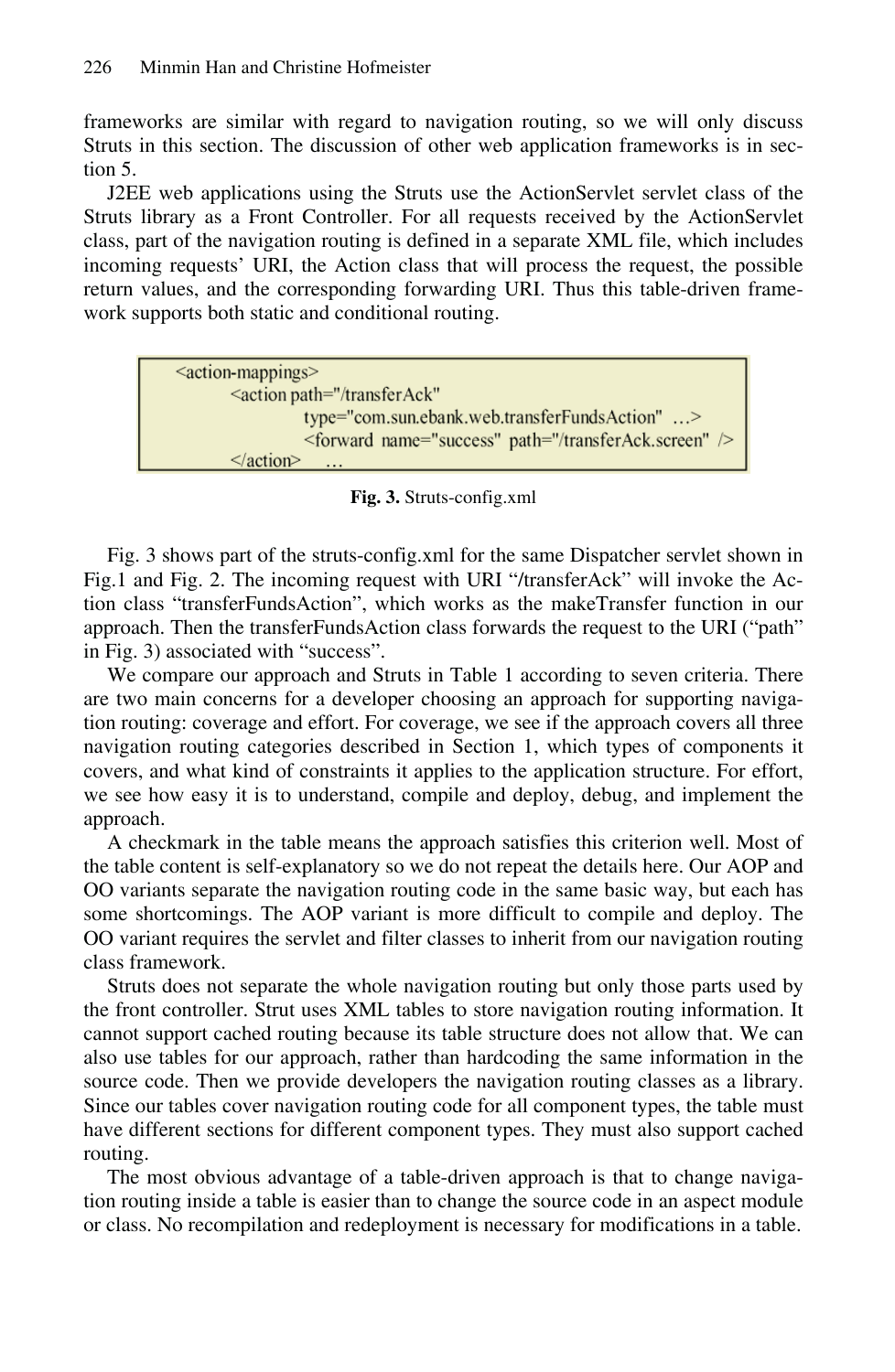|         |                                     | <b>Struts</b>                                                                    | Our Approach                                                                                                 |                                                                   |  |
|---------|-------------------------------------|----------------------------------------------------------------------------------|--------------------------------------------------------------------------------------------------------------|-------------------------------------------------------------------|--|
|         |                                     |                                                                                  | <b>AOP Variant</b>                                                                                           | <b>OO</b> Variant                                                 |  |
|         | Navigation<br>Routing<br>Categories | Static and condi-<br>tional routing.                                             | $\sqrt{\frac{1}{100}}$ Static, conditional, and cached routing.                                              |                                                                   |  |
| overage | Component<br>Types                  | Only the front<br>controller servlet.                                            | $\sqrt{JSPs}$ , servlet classes, and filter classes.                                                         |                                                                   |  |
|         | Application<br>Structure            | Must use front<br>controller pattern.                                            | $\sqrt{N}$ No pattern is enforced. Also it can be ap-<br>plied on top of Struts.                             |                                                                   |  |
|         | Understand-<br>ability              | $\sqrt{OK}$ if the devel-<br>oper is familiar<br>with Struts.                    | $\sqrt{0k}$ if the developer<br>understands AOP and<br>weaving.                                              | $\sqrt{OK}$ .                                                     |  |
|         | Compilation<br>and Deploy-<br>ment  | $\sqrt{\text{Relatively easy}}$ .                                                | Difficult. JSP files need to<br>be converted to Java, and<br>aspects need to be woven<br>into other modules. | $\sqrt{\text{Relatively}}$<br>easy.                               |  |
| Effort  | Debugging                           | The library code is<br>not open source, so<br>it cannot be traced<br>at runtime. | Aspect modules make the<br>control flow hard to fol-<br>low and debug.                                       | $\sqrt{\text{Relatively}}$<br>easy.                               |  |
|         | Implementa-<br>tion Support         | $\sqrt{\text{Library code}}$ is<br>provided.                                     | $\sqrt{\text{Aspect module frame}}$<br>work is provided.                                                     | $\sqrt{$ Navigation<br>routing class<br>framework is<br>provided. |  |

**Table 1.** Struts vs Our Approach

Putting the navigation routing in a table may make it easier for non-specialists to understand and modify the navigation routing, since they do not need to understand a programming language like Java. However, when the table contents get complicated, it may be easier for a developer to understand code rather than a table. Supporting all component types and all three navigation routing categories significantly complicates the table structure.

## **3 Evaluation**

 $\overline{\phantom{a}}$ 

To evaluate our solution for improving the maintainability of web applications by separating navigation routing code, we describe our experiences refactoring existing applications.

We<sup>1</sup> have applied our solution to a number of existing applications. Some are small sample applications provided with the J2EE server 1.4, but the three we discuss here are more comprehensive: Duke's Bank [16], PetStore [17] and Virtual Shopping Mall [10]. The first two of these exemplar applications are provided by Sun, and the third is provided by Oracle.

 $1$  Here "we" stands for one author and another graduate student who was not involved in the research but converted the applications after receiving an explanation of the approach. The numbers we give for effort (time) are the average time spent among us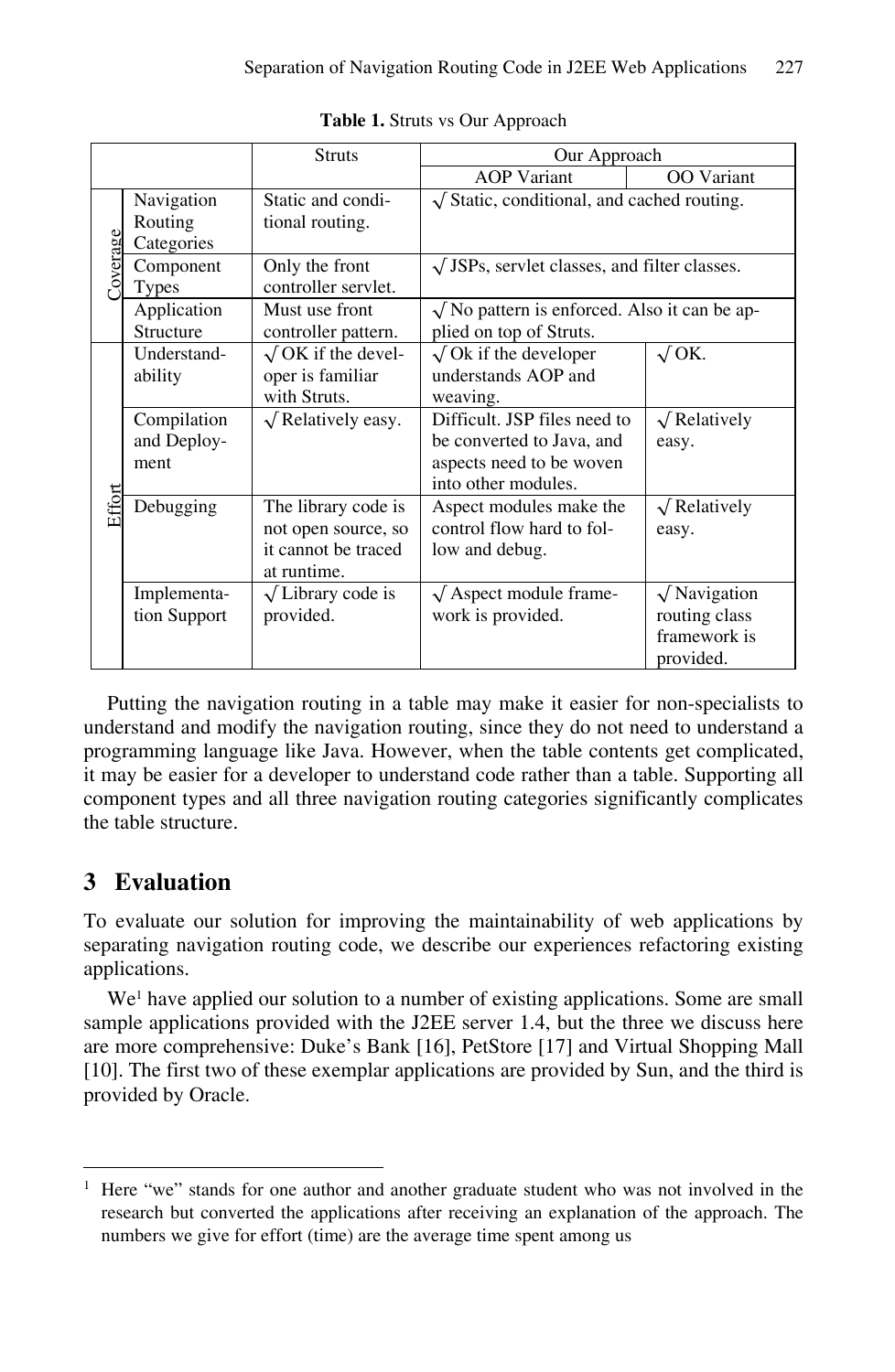|                               | Dukes Bank | Mall  | Pet Store |
|-------------------------------|------------|-------|-----------|
| Total LOC                     | 7133       | 19248 | 34048     |
| # web pages                   | 10         | 35    | 16        |
| # filters                     |            |       |           |
| # servlets                    |            |       |           |
| # modules with nav. routing   | 12         | 44    |           |
| LOC modules with nav. routing | 1015       | 6154  | 9059      |

**Table 2.** Metrics for the original applications

Table 2 shows some metrics for the original applications and Table 3 shows how these changed after our AOP solution, OO solution, or the Struts technique was applied. Duke's Bank 1 uses the AOP solution, Duke's Bank 2 uses the OO solution, Duke's Bank 3 uses the Struts technique, and Mall and Petstore use the AOP solution.

Duke's Bank is a comparatively small on-line banking application. We spent three hours applying the AOP variant of our solution on this web application (Duke's Bank 1 in Table 3): one hour moving code from the JSPs to the Page Navigation aspect module and one hour moving code from the servlet to the Servlet Navigation aspect module, including separating out three functions for three types of request processing. The remaining hour was needed to compile, test, and deploy the aspect modules and modified java files.

When we used the OO variant of our approach (Duke's Bank 2), the time we spent was very similar: one hour moving code from JSPs to the Page Navigation class and one hour moving code from servlets to the ServletFramework class and separating out three functions. We spent less time compiling, testing, and deploying than with the aspect modules.

We also used Struts on Duke's Bank (Duke's Bank 3 in Table 3). We spent less time with Struts since not all navigation routing code is separated. JSPs remain untouched because Struts cannot separate the navigation routing code in JSP pages. Less than one hour was spent moving code from the original servlet to three new action classes. It is very much like separating out functions in our approach. One hour was spent compiling, testing, and deploying. The longer time here was because it is not easy to debug when Struts is used. The library source code is not available, so when there are errors the debugger cannot trace the servlet code.

Virtual Shopping Mall is a medium-sized on-line retail store application. Since we found that six of the web pages simply forward the request to other web pages, we treated them as servlets. This application uses the Struts framework, so part of the navigation routing code is already separated. We applied our approach on top of the Struts framework to separate the leftover navigation routing code (mostly in web pages), which took three hours. An additional two hours was spent compiling, testing, and deploying.

PetStore is another medium-sized on-line store application. Petstore uses WAF (a framework very similar to Struts for navigation routing). But there is still navigation routing code in filter classes and web pages. We spent one and a half hours converting the JSPs and creating the Page Navigation aspect module. One hour was spent modifying the servlet classes and creating the Servlet Navigation aspect module, and another hour was spent doing the same to the filters. The remaining two hours were needed for compiling, testing and deploying.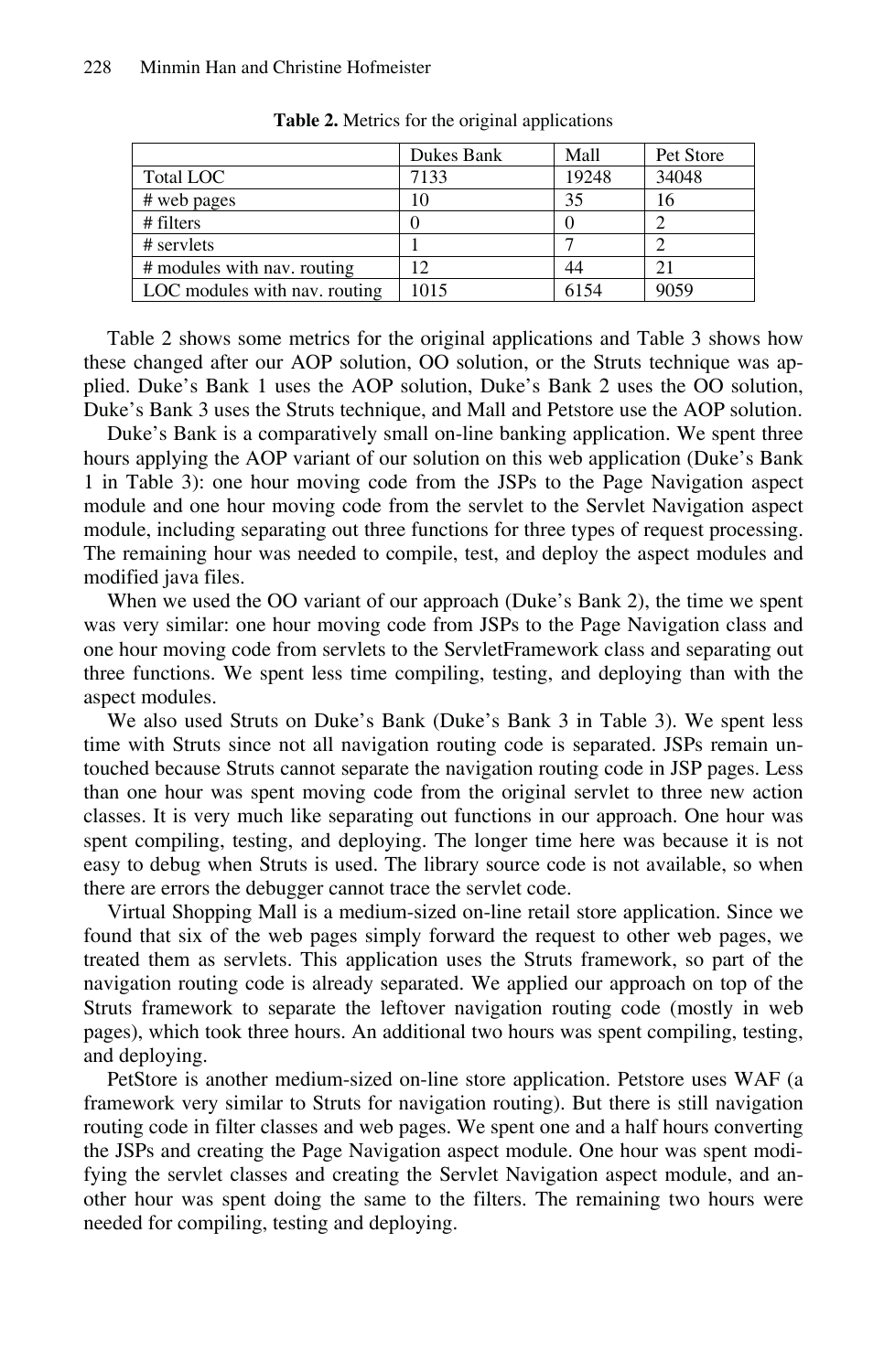|                              | Duke's | Duke's | Duke's   | Mall  | Pet          |
|------------------------------|--------|--------|----------|-------|--------------|
|                              | Bank 1 | Bank 2 | Bank 3   | (AOP) | <b>Store</b> |
|                              | (AOP)  | (OO)   | (Struts) |       | (AOP)        |
| # modules with nay, rout.    |        |        |          |       |              |
| LOC modules with nav. rout.  | 200    | 324    | 929      | 637   | 339          |
| # methods                    |        |        |          | 27    | 11           |
| LOC methods                  | 120    | 120    | 154      | 3175  | 2016         |
| Modification Time (in hours) |        | 2.5    | 1.5      |       | 5.5          |

**Table 3.** Metrics after applying AOP solution

As evidence that our solution improves maintainability, we first look at the number of files that contain navigation routing code before and after applying our solution. For example, in PetStore originally there were twenty-one files containing navigation routing code: 16 web pages, 2 filters, 2 servlets and web.xml. After applying our solution there are only the three aspect files and web.xml. Since the developer can focus on a smaller number of files, any maintenance involving navigation routing is easier to perform. Duke's Bank and Virtual Shopping Mall have similar improvements: from 12 to 3 and from 44 to 4 files containing navigation routing code. In Table 2, Mall has one additional file containing navigation routing because it uses a Struts configuration file.

If we look the size of these files before and after applying our AOP solution, we find a 5- to 25-fold reduction in the LOC. The main reason for the large decrease is that originally many files contain a small portion of navigation routing code along with other code. After conversion the files with navigation routing code contain only navigation routing code (except web.xml, which still contains other deployment information). This clearly reduces the amount of time a developer spends in locating and understanding navigation routing code.

Reviewing the modification time for the applications, we find that a developer needs about three hours to apply our solution for an existing small web application and five to six hours for an existing medium-size web application. For a 4- to 11-fold reduction in the number of files containing navigation routing code and 5- to 25-fold reduction in the lines of code in these files, the cost is not high. For the AOP variant, since the aspect modules are woven into the other source code before executing, performance is not affected.

## **4 Related Work**

It is clear that researchers believe navigation is an important part of web applications. Rossi [12] identifies a number of common navigation patterns used in web applications. Reina [11] states that it is necessary to separate the navigation concerns into aspect modules but does not present a specific solution.

We studied other web application frameworks besides Struts. Web application frameworks like WAF[15], Tapestry[7], Expresso[2], Maverick[8] are close to Struts when considering only the navigation routing. A table is used to define part of the navigation routing and a front controller is used. However, Tapestry provides more separation of navigation routing code at the JSP side since it separates the client side HTML and the server side code in the JSPs.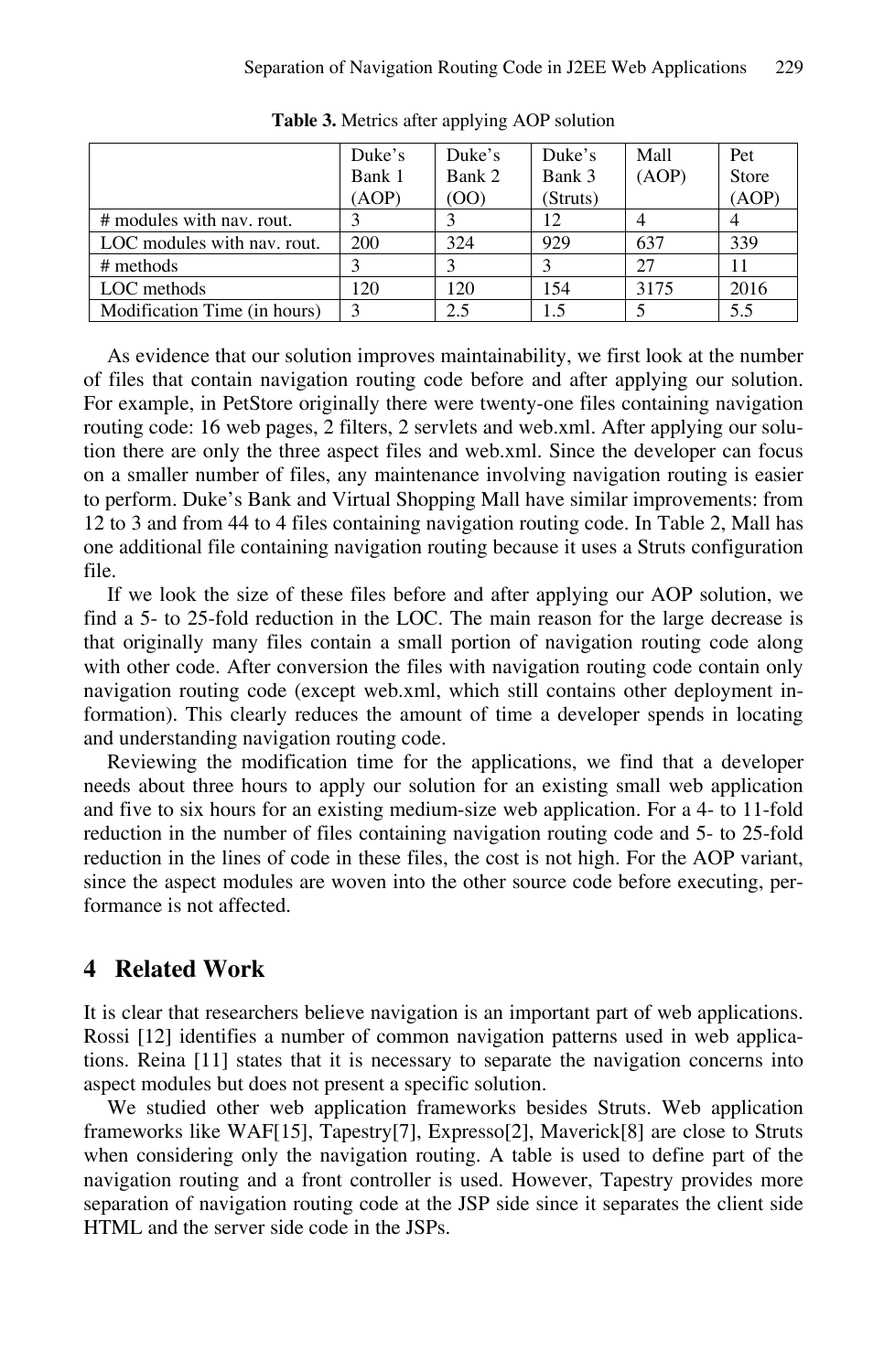Another web application framework, Barracuda [1], uses a more complicated event model, which is closer to the event model in swing applications. The events are hierarchically organized. The request from the web pages is first received by a servlet class that converts them to events. Then the listener classes process the events and may send more events. Finally, a response request indicates the corresponding web page to be sent back to the client. In Barracuda, the navigation routing can include more than one server component as in our approach while the Struts cannot. However, Barracuda does not separate the navigation routing code and navigation routing is harder to understand because of the hierarchical event model.

To the best of our knowledge, there is no other similar approach for separating navigation routing code. AspectJ has been applied to many different kinds of applications to separate other kinds of concerns, such as [6], [13]. Most of the results are considered a success and better than a pure Java implementation.

Kienzle [6] concludes that AOP can be good for code factorization but only for experienced programmers. Also since concurrency and failures are simulated by objects (not part of the object semantics), they are very difficult to aspectize. Our results are that navigation routing is not simulated by objects and is not difficult to aspectize. We do expect developers to have some knowledge of AOP.

Murphy et.al. [9] present a study on applying AOP to separate concerns for two common scenarios: separating concerns tangled within a method and between classes. They conclude that a concern may be easier to separate if it is encapsulated in methods and classes or if its code is in contiguous chunks. We use a similar idea: for do-Post/doGet/doChain, we first gather the processing for each intermediate target URL and put it into a separate method, such as "makeTransfer". After that we put the remaining navigation routing code into aspect modules.

## **5 Conclusion**

Our approach can be applied to both new application design and for refactoring existing applications. To show its benefit, we evaluated it by refactoring three commercial applications with a variety of navigation routing patterns: some with a Front Controller and some without, some with multiple filters and servlets, some with JSPs only, some with servlets only, and some using an XML table for part of the navigation routing. While it took 3-6 hours to refactor these small- to medium-sized applications, the number of files containing navigation routing code and the lines of code in these files was greatly reduced (a 4- to 11-fold reduction in number of files and a 5 -to 25 fold reduction in lines of code in these files).

We found a large improvement in maintainability as a result of separating the navigation routing code into a handful of modules. Clearly most of this was the result of gathering together the navigation routing code, making it easier to locate and understand. But our solution also forces a more standard way of encoding navigation routing, which facilitates maintenance.

However, separation of concerns alone is not sufficient for solving the maintainability problem. Because server components are implicitly invoked by the J2EE framework, the navigation routing is difficult to follow even after locating the code. A model that explicitly describes the navigation routing can help the developer during maintenance. Our solution to this problem, described in [4], is a formal navigation